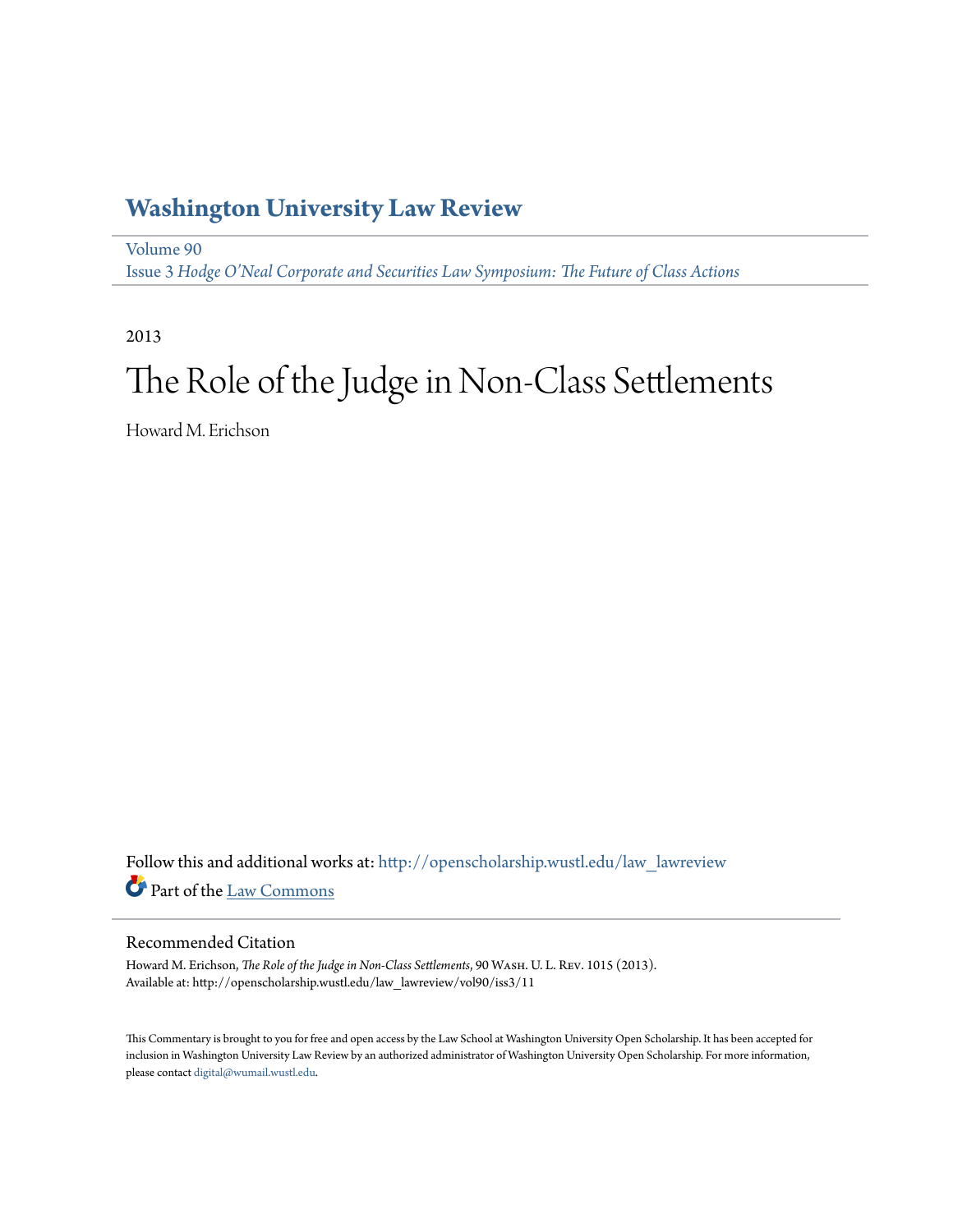### **THE ROLE OF THE JUDGE IN NON-CLASS SETTLEMENTS**

#### **HOWARD M. ERICHSON**

What is the role of the judge in aggregate litigation? That was the question posed to Judge Alvin Hellerstein and several panelists, including myself, at the 2012 Symposium of the Institute of Law and Economic Policy. Judge Hellerstein, who has overseen the litigation arising out of both the September 11 terrorist attacks and the subsequent rescue efforts and clean-up, framed the question more provocatively and purposively: "How do you bring justice to ten thousand cases?"

The justice that Judge Hellerstein brought to ten thousand cases in the September 11 clean-up litigation took the form of a massive settlement.<sup>2</sup> Responders who participated in recovery and debris-removal efforts and who suffered respiratory diseases and other ailments had sued New York City and other defendants, claiming that the city had failed to provide adequate protective gear and supervision. Rather than a class action, this was a mass non-class aggregate settlement. Plaintiffs' liaison counsel negotiated the deal with New York City after several individual cases had been scheduled for trial but before any case had been tried. The resolution was accomplished on a non-class basis because the court had earlier denied class certification on the grounds that the claims were too individualized for class action treatment.<sup>3</sup> In the denial of class certification and the subsequent accomplishment of a mass non-class settlement, the outcome was typical of the past decade's major mass tort resolutions.<sup>4</sup>

Professor, Fordham University School of Law. The ideas in this commentary were presented at the 2012 symposium of the Institute for Law and Economic Policy in response to Judge Alvin Hellerstein's account of his management of the September 11 clean-up litigation. The author thanks the Institute and Washington University School of Law for sponsoring the symposium, and thanks Judge Hellerstein and co-panelists Tobias Wolff and Donald Migliori for their provocative ideas.

<sup>1.</sup> Alvin Hellerstein, Presentation at Institute for Law and Economic Policy Symposium, Bahia Beach, PR (Apr. 27, 2012).

<sup>2.</sup> *See* Mireya Navarro, *Sept. 11 Workers Agree to Settle Health Lawsuits*, N.Y. TIMES (Nov. 19, 2010), http://www.nytimes.com/2010/11/20/nyregion/20zero.html?\_r=0 (reporting that the 95 percent participation threshold had been met for a settlement between \$625 million and \$712.5 million to resolve over 10,000 claims).

<sup>3.</sup> *In re* World Trade Center Disaster Site Litig., 598 F. Supp. 2d 498, 499 (S.D.N.Y. 2009) (citing Transcript of Status Conference at 31–34 (S.D.N.Y. Oct. 28, 2004)).

<sup>4.</sup> *See, e.g.*, *In re* Vioxx Prods. Liab. Litig., 650 F. Supp. 2d 549, 559 (E.D. La. 2009) (discussing settlement of approximately 50,000 individual claims); *In re* Zyprexa Prods. Liab. Litig., 649 F. Supp. 2d 18, 22 (E.D.N.Y. 2009) (discussing 2005 settlement of about 8,000 individual claims, and noting that "[t]he settlement resolved virtually all cases then pending in the MDL, along with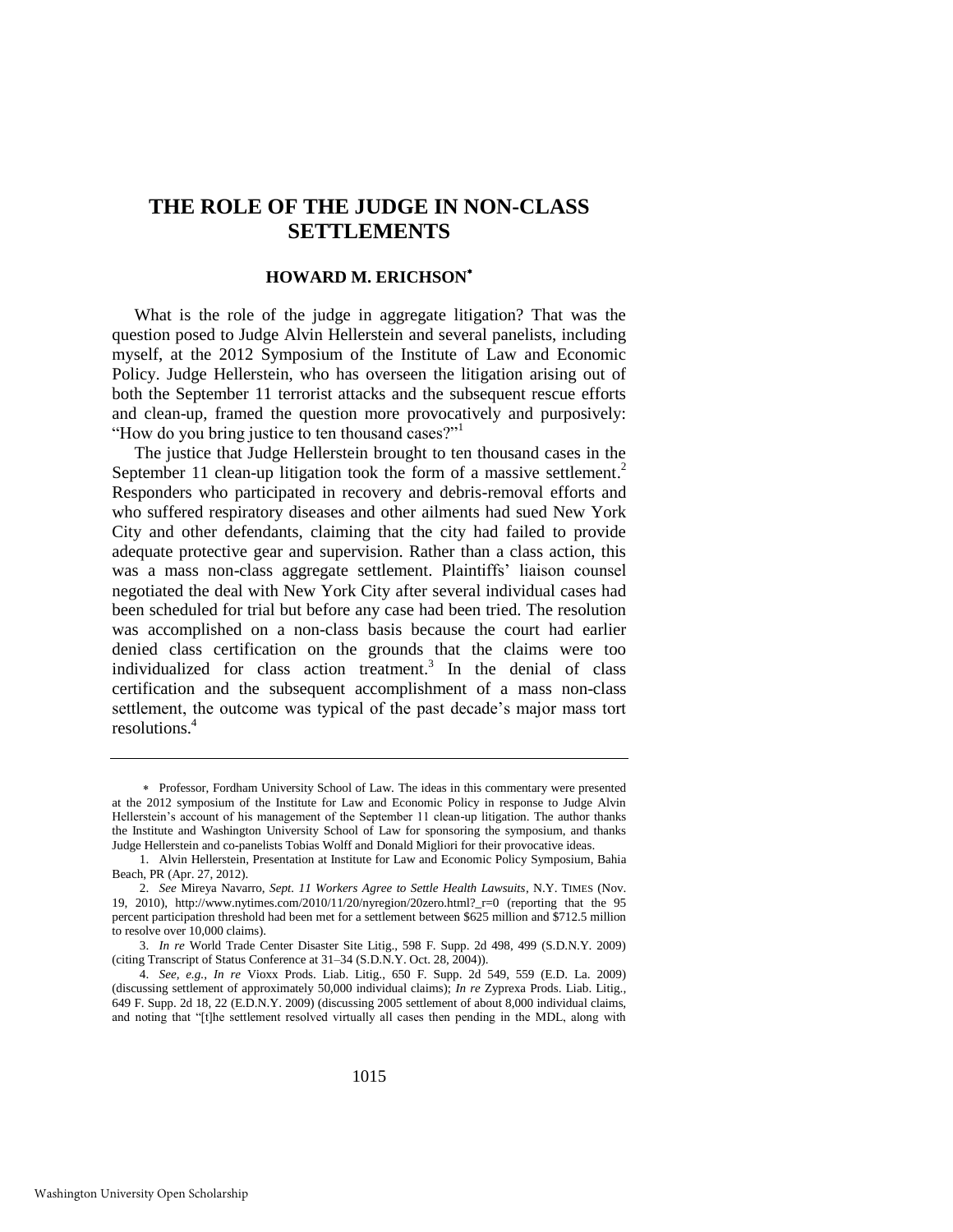But the signal moment of the September 11 clean-up litigation was not typical at all. In March 2010, Judge Hellerstein "rejected" a settlement that the attorneys had negotiated.<sup>5</sup> He sent the parties back to the bargaining table to make the settlement richer. Sure enough, several months later the lawyers returned with a settlement proposal that increased plaintiffs' compensation, and this time the judge "approved" it. To many observers, there may be something quite appealing about the court's intervention. The judge helped World Trade Center responders and clean-up workers obtain greater compensation, and the defendant was willing to pay the higher amount rather than go to trial.

What I wonder is where the judge got the power to "approve" or "reject" the settlement. I understand, of course, why a judge might *wish* he had that power. Overseeing a case gives a judge a strong investment in the outcome as well as a sense of what outcome might be just. But settlement is not adjudication.<sup>7</sup> A settlement is a contract in which a claimant agrees to release a claim in exchange for something offered by the defendant.<sup>8</sup> There are special circumstances that require judicial approval of negotiated resolutions; these circumstances turn settlements into something akin to adjudication.<sup>9</sup> But the September 11 clean-up litigation deal was not a class action settlement. It was not a consent judgment in which the parties sought the court's ongoing supervision. It was not a settlement by minors or others legally incompetent to make their own decisions. Nor was it a shareholder derivative action or an action in which a receiver had been appointed. Rather, it was a settlement of individual claims, albeit in the context of a complex mass dispute.

Judge Hellerstein and his special masters—Professors James Henderson and Aaron Twerski—have described in a detailed law review article the challenges they faced in bringing ten thousand claims to

some state cases"). For a notable exception, see *In re* Oil Spill by the Oil Rig "Deepwater Horizon" in the Gulf of Mexico, on April 20, 2010, 2012 WL 6652608 (E.D. La. Dec. 21, 2012) (certifying a settlement class action to resolve BP's liability for the Gulf of Mexico oil spill).

<sup>5.</sup> *See* Mireya Navarro, *Federal Judge Orders More Talks on 9/11 Deal*, N.Y. TIMES, Mar. 19, 2010.

<sup>6.</sup> *See* Mireya Navarro, *U.S. District Court Approves Ground Zero Health Settlement*, N.Y. TIMES, June 24, 2010, at A28.

<sup>7.</sup> On the increasingly blurry line between adjudication and settlement, see Howard M. Erichson, *Foreword: Reflections on the Adjudication-Settlement Divide*, 78 FORDHAM L. REV. 1117, 1123–27 (2009).

<sup>8.</sup> It bears emphasizing not only that settlement decisions belong to parties rather than the court, but also that the settlement decision belongs to the clients, not their lawyers. *See, e.g.*, MODEL RULES OF PROF'L CONDUCT R. 1.2(a), R. 1.8(g).

<sup>9.</sup> *See* MANUAL FOR COMPLEX LITIGATION (FOURTH) § 13.14 (2004) (discussing various contexts requiring judicial settlement approval).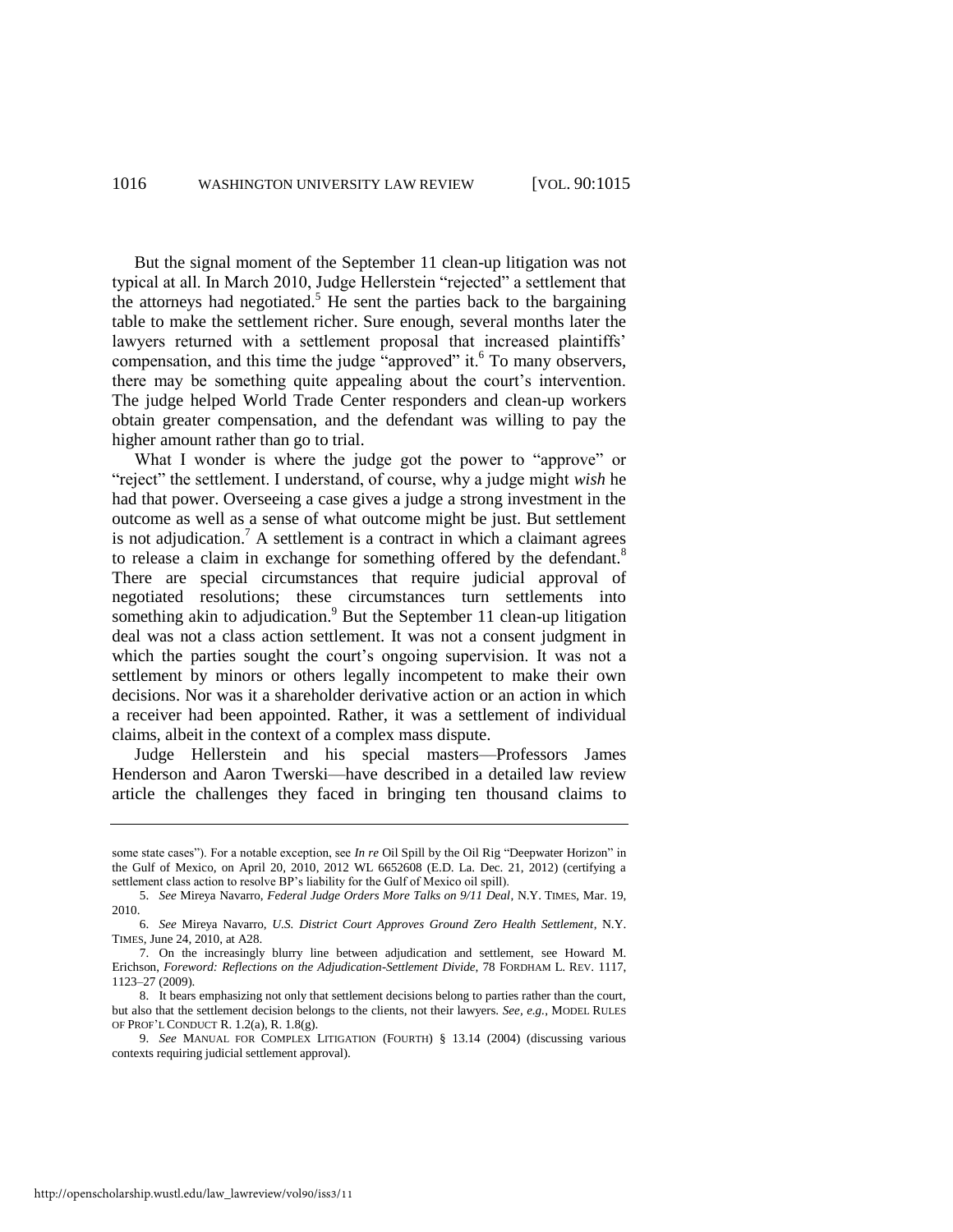resolution.<sup>10</sup> Their reflections provide an apt occasion for considering the role of the judge in bringing a mass dispute to a negotiated resolution.

#### <span id="page-3-0"></span>I. JUDICIAL MANAGEMENT TO FACILITATE SETTLEMENT

The judge and special masters took several important steps that set the stage for settlement, and these steps nicely illustrate the ways in which effective judicial management of complex litigation can pave the way to a negotiated resolution.<sup>11</sup> Relatively early in the proceedings, the judge and special masters instituted a phased discovery process with a "core discovery order" requiring plaintiffs and defendants to provide certain essential information.<sup>12</sup> The order required each plaintiff to answer questions regarding, among other things, "where and when the plaintiff worked . . . [on] debris removal," "the availability of . . . protective equipment," and the plaintiff's injuries, and it required each plaintiff to provide medical records.<sup>13</sup> Information from these responses, as well as information from the defendants, was entered into a database that the court ordered the parties to establish. $14$  The core discovery and resulting database, by providing essential information about each claimant, by allowing an overview of the litigation, and by making it possible to sort cases by severity, undoubtedly facilitated the settlement process.

Not only did the court require the parties to provide information that would be useful for either adjudication or settlement, the court also proceeded to schedule a number of individual bellwether trials. Bellwether trials are a well-established and sound approach to encouraging settlement in mass tort litigation. The idea is not that the verdicts in the early trials will bind other litigants through extrapolation or issue preclusion, $15$  but rather that those verdicts will provide data points that can assist parties in

13. *Id.*

<sup>10.</sup> *See* Alvin K. Hellerstein, James A. Henderson, Jr. & Aaron D. Twerski, *Managerial Judging: The 9/11 Responders' Tort Litigation*, 98 CORNELL L. REV. 127 (2012); *see also* Alvin K. Hellerstein, James A. Henderson, Jr. & Aaron D. Twerski, *The 9/11 Litigation Database*, 90 WASH. U. L. REV. 653 (2013).

<sup>11.</sup> As they put it in their article, "it is possible to identify important steps along the way that moved the parties from what appeared to be a stalemate in December, 2007 to the presentation to the court of a settlement agreement in early March, 2010." Hellerstein et al., *Managerial Judging*, *supra*  note [10,](#page-3-0) at 142.

<sup>12.</sup> *Id.* at 142–44 (citing Clarifying Order Regulating Discovery at 2–4, *In re* World Trade Center Disaster Site Litig., No. 21 MC 100(AKH) (S.D.N.Y. Nov. 27, 2007)).

<sup>14.</sup> *Id.* at 146–48 (citing Order Regarding Database Objections, *In re* World Trade Center Disaster Site Litig., No. 21 MC 100(AKH) (S.D.N.Y. Jan. 5, 2009)).

<sup>15.</sup> For a case in which the district court tried sample claims for extrapolation to other claimants but was reversed on appeal, see *Cimino v. Raymark Industries, Inc.*, 151 F.3d 297 (5th Cir. 1998).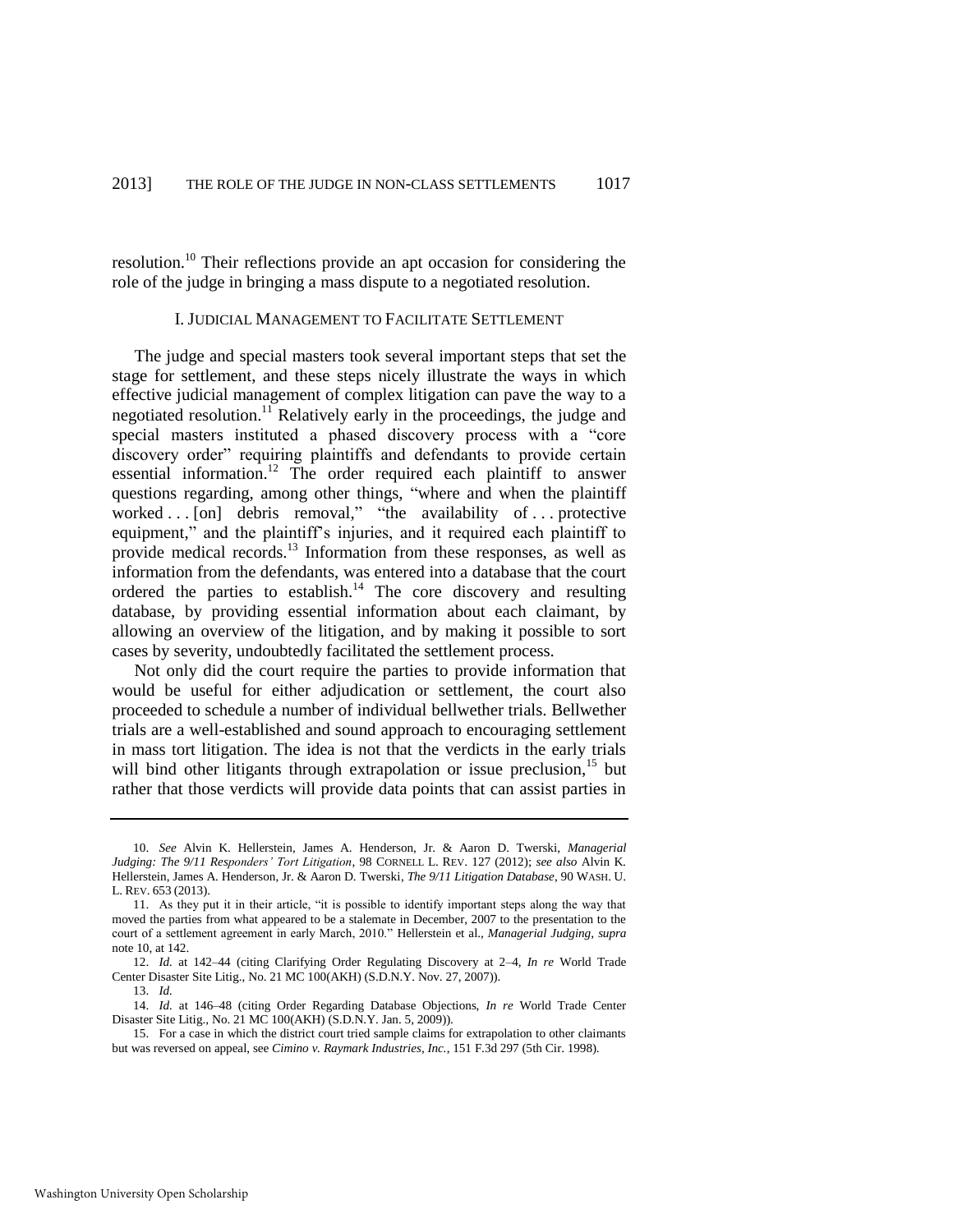<span id="page-4-0"></span>determining settlement values for purposes of negotiating a comprehensive deal.<sup>16</sup>

In their article, the judge and special masters explain in detail the process they employed for selecting cases for trial.<sup>17</sup> Their goal apparently was to select a sample of relatively severe cases, combining some desire for representativeness with a worst-should-go-first prioritization approach.<sup>18</sup> To the extent they were striving for representativeness, their detailed process of case selection may have been more involved than necessary. Unlike extrapolation plans, where an enormous amount rides on the selection of sample plaintiffs,<sup>19</sup> informal bellwethers provide useful information even if the cases are not perfectly representative or neatly selected. Lawyers evaluate bellwether verdicts in light of the particular features of the case—the judge, the jury, the lawyers, the strength of the plaintiff's causation case, the severity of the harm, and so on. Judges have used a wide variety of techniques to select cases for early trials, including literally picking cases from a hat.<sup>20</sup> In mass tort litigation, cases may arrive at trial without an overarching design simply because cases proceed in multiple jurisdictions. In the *Vioxx* pharmaceutical litigation, for example,

19. *See* Lahav, *supra* not[e 16,](#page-4-0) at 612–18.

20. *In re* Prempro Prods. Liab. Litig., No. 4:03-CV-1507-WRW (E.D. Ark. June 20, 2005) (Order re: Bellwether Trial Selection ) (ordering that fifteen cases be randomly drawn from a pool of potential trial cases that meet certain criteria).

<sup>16.</sup> *See* Alexandra D. Lahav, *The Case for "Trial by Formula*,*"* 90 TEX. L. REV. 571, 575 (2012) ("Because the Supreme Court's case law has limited litigants' ability to use the class action device to resolve mass torts on an aggregate basis as a formal matter, district courts are using *informal* procedures to facilitate settlements of mass tort cases. These innovative procedures include informational bellwether trials, a distant cousin of statistical sampling or Trial by Formula.").

<sup>17.</sup> They divided the plaintiffs into five groups of two thousand. From each group, the special masters were to select two hundred particularly severe cases, plus twenty-five others. From each batch of two hundred selected severe cases, the plaintiffs' liaison counsel and the city each would choose two for trial, plus the court would choose two either from the two hundred or from the additional twenty-five. Hellerstein, Henderson, & Twerski, *Managerial Judging*, *supra* note [10,](#page-3-0) at 148–52; *see also In re* World Trade Center Disaster Site Litig., 598 F. Supp. 2d 498, 503–04 (S.D.N.Y. 2009) (Opinion Discussing Methodology for Discovery and Trials of Sample Cases).

<sup>18.</sup> *See* In re World Trade Center Disaster Site Litig., 598 F. Supp. 2d 498, 505 (S.D.N.Y. 2009) (Opinion Discussing Methodology for Discovery and Trials of Sample Cases) ("[S]ince the claims of those most gravely injured commend themselves to highest priority, the plan provides a procedure to identify these cases, a methodology to select a representative sample for full discovery and early trial, and a firm and intensive schedule to begin trials."); *see also* Hellerstein, Henderson & Twerski, *Managerial Judging*, *supra* note [10,](#page-3-0) at 174 ("With such a database, the court could select bellwether claims, not blindly or as one or another counsel conceived, but according to criteria that focused on merits and severity of injury, for those were the claims that most merited resolution and that would most likely affect similarly situated claims."). *Cf.* Peter H. Schuck, *The Worst Should Go First: Deferral Registries in Asbestos Litigation*, 15 HARV. J.L. & PUB. POL'Y 541 (1992) (recommending that courts prioritize trials involving asbestos claimants with serious injuries, and that they defer trials of unimpaired asbestos claimants).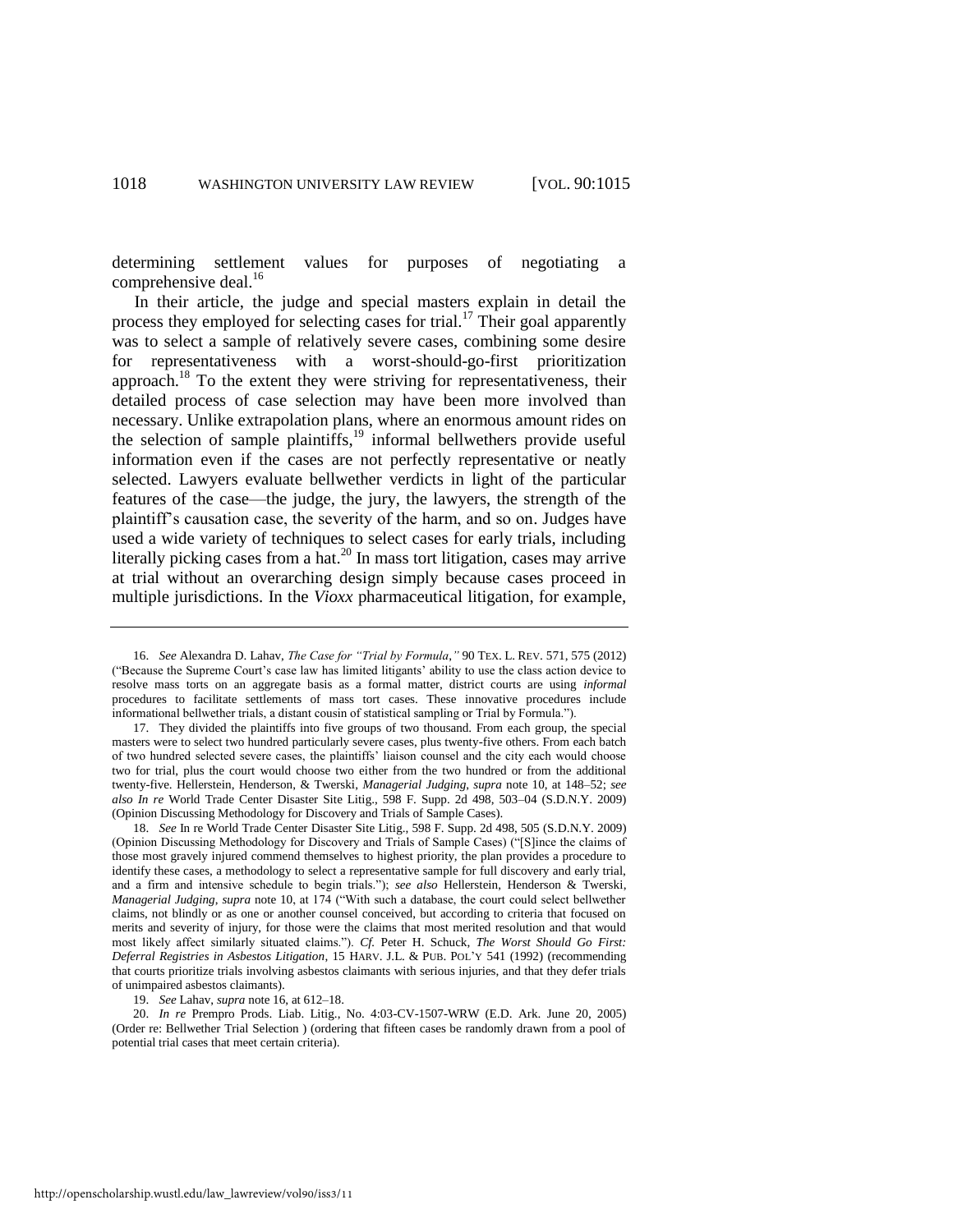the federal judge overseeing the multidistrict litigation could control only part of the early trial schedule because many of the cases were in state courts. Despite this confounding aspect to the selection of cases for trial, the early *Vioxx* trials generated information that the parties needed in order to negotiate a comprehensive settlement.<sup>21</sup> The September 11 litigation was confined to a single court because Congress legislated that cases must be brought in the Southern District of New York.<sup>22</sup> Exclusive jurisdiction gave Judge Hellerstein a level of control over bellwether trial selection that other litigation cannot—and need not—match. $^{23}$  In any event, actual bellwether verdicts did not prove necessary to bring the parties to settlement in the September 11 litigation; it sufficed that the trials were scheduled.<sup>24</sup>

The important point is that judges can facilitate settlement in mass disputes by managing the litigation to bring key information to the surface. Discovery and trials, sensibly sequenced, provide information about claimants and claim values. Judges facilitate settlement by scheduling trials so that parties feel pressure to take negotiations seriously.<sup>25</sup> And bellwether trials in mass litigation provide data points that can move the parties toward mass resolution.

<sup>21.</sup> *See* Howard M. Erichson & Benjamin C. Zipursky, *Consent Versus Closure*, 96 CORNELL L. REV. 265, 278 (2011).

<sup>22.</sup> Air Transportation Safety & System Stabilization Act § 408(b)(3) (codified as amended at 49 U.S.C. § 40101) ("The United States District Court for the Southern District of New York shall have original and exclusive jurisdiction over all actions brought for any claim (including any claim for loss of property, personal injury, or death) resulting from or relating to the terrorist-related aircraft crashes of September 11, 2001.").

<sup>23.</sup> For a discussion of various approaches to selection of cases for bellwether trials, see Eldon E. Fallon, Jeremy T. Grabill & Robert Pitard Wynne, *Bellwether Trials in Multidistrict Litigation*, 82 TUL. L. REV. 2323, 2342–65 (2008).

<sup>24.</sup> *See* Hellerstein, Henderson, & Twerski, *Managerial Judging*, *supra* not[e 10,](#page-3-0) at 156–57.

<sup>25.</sup> *See* MANUAL FOR COMPLEX LITIGATION (FOURTH) § 13.13 (2004) ("Setting a firm trial date is generally the most effective means to motivate parties to settle."). *See also* Hellerstein, Henderson & Twerski, *Managerial Judging*, *supra* note [10,](#page-3-0) at 156 ("[T]he sequencing of the litigation created uncertainties that made settlement attractive to both sides. For example, with regard to plaintiffs who suffered relatively severe respiratory injuries, defendants were reluctant to face the very real possibility that juries in the first claims reaching trial might return high verdicts that would make it more costly to settle the rest of the claims."). Although the conventional wisdom is that early trial dates push parties to settle, there is an interesting contrary argument that delays may facilitate settlement by giving plaintiffs time to adapt to injuries. *See* John Bronsteen, Christopher Buccafusco & Jonathan S. Masur, *Hedonic Adaptation and the Settlement of Civil Lawsuits*, 108 COLUM. L. REV. 1516 (2008).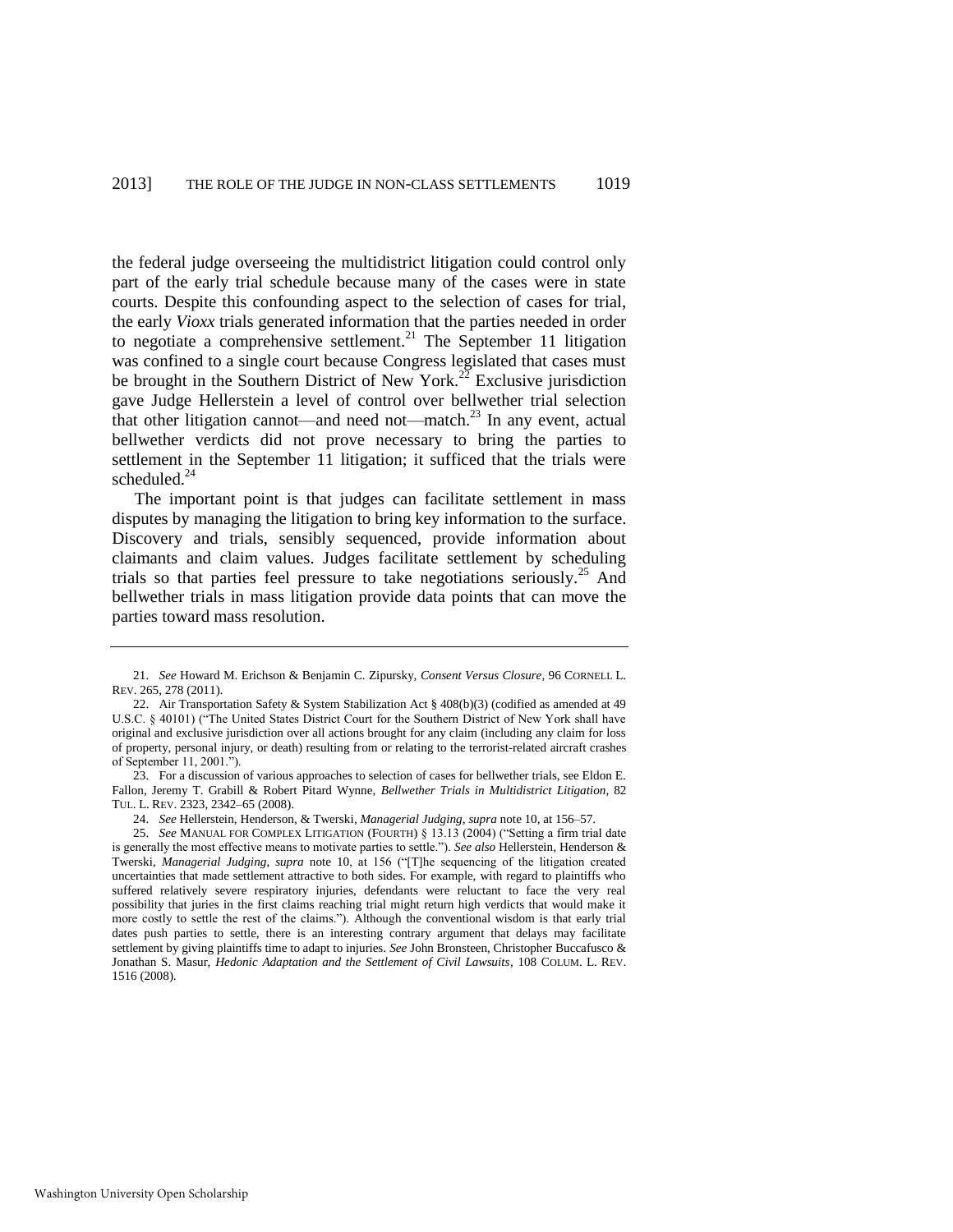#### II. JUDICIAL CONTROL OVER SETTLEMENT

We turn now from facilitation to control. In terms of constraints on judicial authority, there is an enormous difference between judicial management to facilitate settlement and judicial control over settlement terms.

In March 2010, the city and plaintiffs' liaison counsel announced that they had reached agreement on a settlement with a total amount of \$575 million to \$657.5 million. The deal was contingent upon acceptance by at least ninety-five percent of the claimants; the total amount depended on the acceptance rate, with a premium for high participation. When the attorneys informed Judge Hellerstein of the settlement, he rejected it as inadequate.<sup>26</sup> The parties renegotiated and returned with a settlement that totaled between \$625 million and \$712.5 million, with a smaller portion allocated for attorneys' fees, and with ninety-five percent of the funds allocated to those with the most severe injuries.<sup>27</sup> This time the judge granted his approval. As Judge Hellerstein explains, "The parties renegotiated and returned with a more attractive package—fair in my mind, although not perfect—and I approved it."<sup>28</sup>

The question is whether the judge acted properly in rejecting and in approving the settlement. When I ask whether the judge acted properly, I do not mean whether the initial settlement was inadequate or whether the revised settlement was adequate. Rather, I mean whether the judge had any authority to impose his own view concerning the adequacy of the settlement.

Others have made the case that judges lack the authority to approve or reject settlements in non-class mass litigation. Jeremy Grabill offers a thorough analysis of what he calls the "emerging opt-in paradigm for mass

<sup>26.</sup> Hellerstein, Henderson & Twerski, *Managerial Judging*, *supra* note [10,](#page-3-0) at 157 ("On March 19, 2010, Judge Hellerstein threw a bombshell into the proceedings by rejecting the settlement as inadequate.") (citing Transcript of Status Conference at 54, *In re* World Trade Center Disaster Site Litig., No. 21 MC 100(AKH) (S.D.N.Y. Mar. 19, 2010)).

<sup>27.</sup> *Id.* at 160 n.233, 176.

<sup>28.</sup> *Id.* In another article, Judge Hellerstein states that he understood that there were questions about his authority, but he nonetheless reviewed the settlement and approved it only after the total amount was increased and the attorneys lowered their fees: "I declined to approve the settlement, rejecting objections that I lacked authority to review settlements agreed to by counsel in individual lawsuits. Ultimately, the settlement amounts were increased, the fees were lowered, and the procedures were modified. I then gave my approval." Alvin K. Hellerstein, *Democratization of Mass Tort Litigation: Presiding over Mass Tort Litigation to Enhance Participation and Control by the People Whose Claims Are Being Asserted*, 45 COLUM. J.L. & SOC. PROBS. 473, 476 (2012).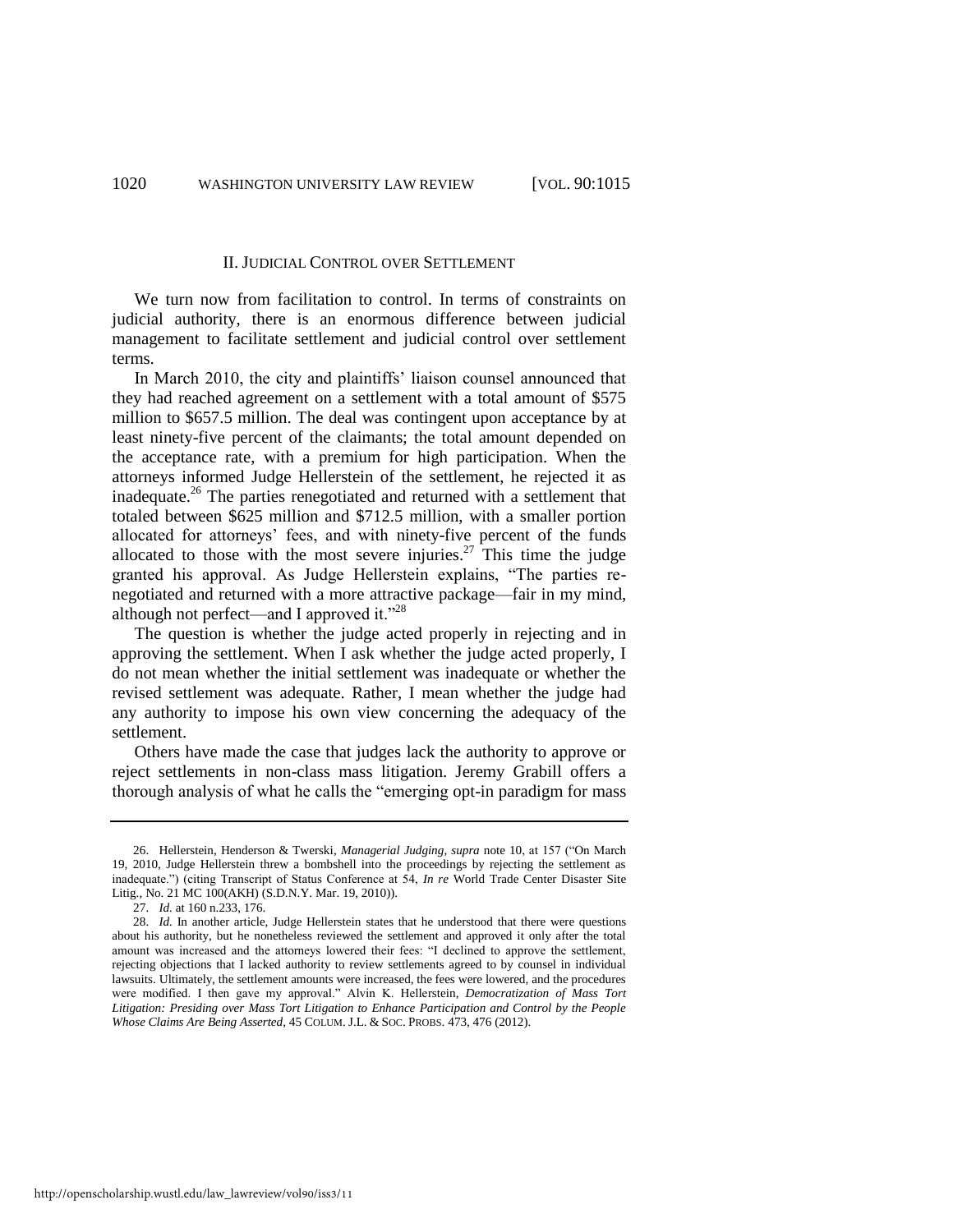tort settlements in the post-class action era."<sup>29</sup> Grabill concludes that "there is no need or justification for judicial review of private mass tort settlements because such settlements only bind those plaintiffs who affirmatively opt in to them."<sup>30</sup> He emphasizes that his argument against judicial review does not depend upon whether "mass tort litigation in the post-class action era can be generically described as exhibiting 'quasiclass action' or 'quasi-public' components." <sup>31</sup> A note by Alexandra Rothman examines judicial involvement in four mass tort settlements— Zyprexa, Vioxx, Guidant, and September 11—and similarly concludes that the practice of judicial approval of non-class settlements is unwarranted, as it "removes claimant autonomy and damages the adversarial system."<sup>32</sup>

In their article, Hellerstein, Henderson and Twerski do not directly address these arguments, but they defend Judge Hellerstein's decision to reject the settlement and they invite a more thorough analysis of this question by procedural policy-makers.<sup>33</sup> Judge Hellerstein explains his understanding of the task he faced:

Incident to the court's obligation to exercise judicial management to supervise the litigation for fairness and efficiency, I saw my task as twofold: First, I had to determine whether the proposed settlement was fair to the plaintiffs, substantively and procedurally. And second, I had to make sure that adequate mechanisms were in place to allow all plaintiffs to receive adequate information upon which to base their decisions regarding whether to join the settlement. Regarding the first issue, after review, I disapproved the proposed settlement plan because, considering the amount of reserves that the Captive intended to keep for future claims and the percentages

Hellerstein, Henderson & Twerski, *Managerial Judging*, *supra* not[e 10,](#page-3-0) at 177 (citations omitted).

<sup>29.</sup> Jeremy T. Grabill, *Judicial Review of Private Mass Tort Settlements*, 42 SETON HALL L. REV. 123, 182 (2012).

<sup>30.</sup> *Id.*

<sup>31.</sup> *Id.*

<sup>32.</sup> Alexandra N. Rothman, Note, *Bringing an End to the Trend: Cutting Judicial "Approval" and "Rejection" out of Non-Class Mass Settlement*, 80 FORDHAM L. REV. 319, 353 (2011).

<sup>33.</sup> Judge Hellerstein puts it this way:

On the one hand, if I was right in asserting supervisory control of the litigation and rejecting the initial settlement, then those powers should be clearly set forth so that the next judge who faces these issues does not feel overly constrained for fear of appellate reversal. On the other hand, if I was wrong, then an explicit rule should define the proper constraints. In any event, if this article contributes to a more thorough, informed analysis by those charged with formulating policy and articulating a rule (one way or another), our efforts in writing it will have been rewarded.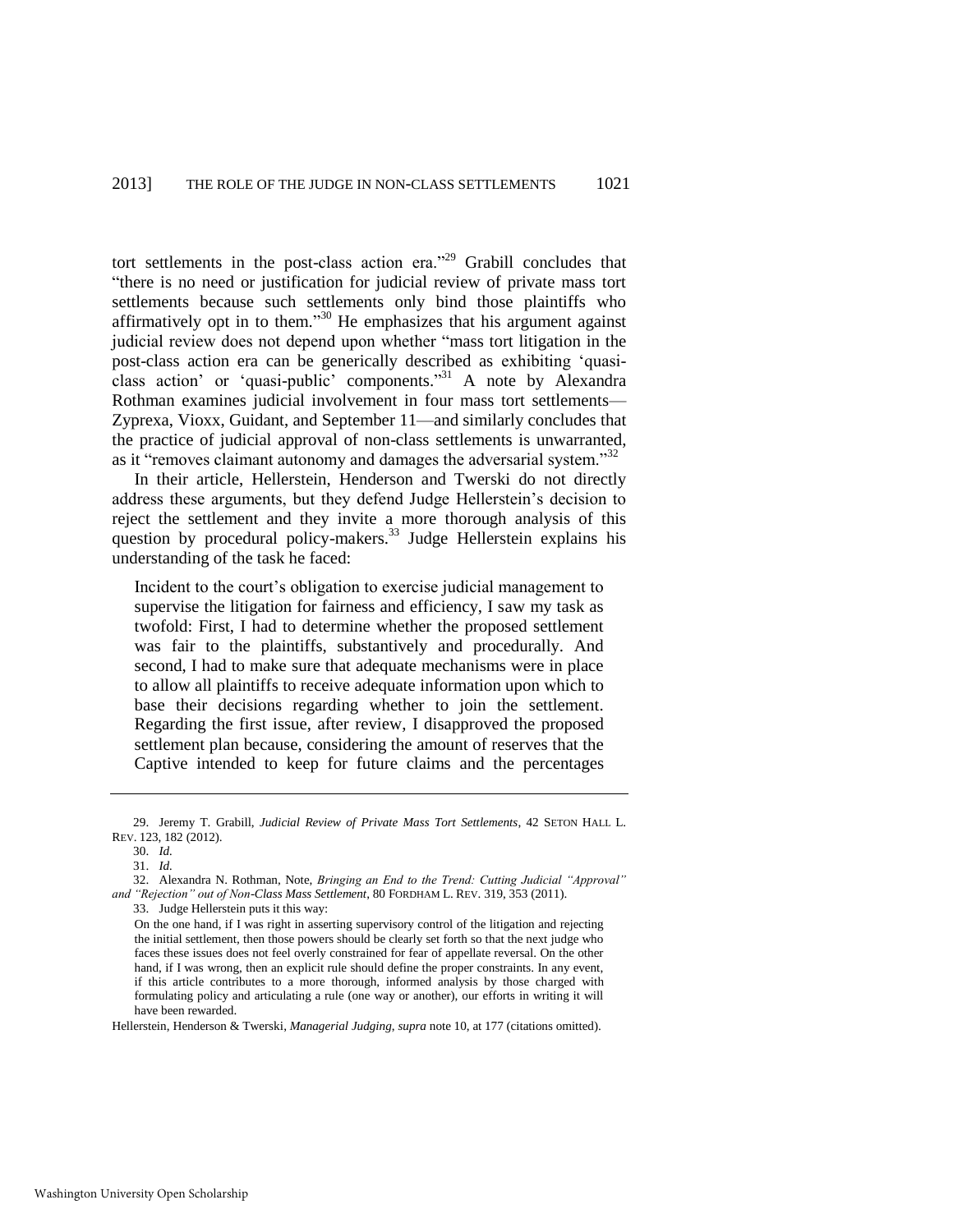going to the lawyers, too little would end up being paid to the plaintiffs.<sup>34</sup>

In the judge's two-part description of his task, the second part—ensuring that plaintiffs have sufficient information about the proposed settlement is unassailable. Indeed, it goes to the heart of the matter in that it recognizes that settlement decisions belong to the parties. The problem is the first part. When the judge states that he "had to determine whether the proposed settlement was fair to the plaintiffs, substantively and procedurally," we should ask *why* he had to do this. When called upon to adjudicate, a judge faces the job of applying law to facts with appropriate considerations of substantive and procedural fairness. But in a negotiated resolution, when the parties can decide for themselves whether to release claims in exchange for offered compensation, is it really the case that the judge "had to determine whether the proposed settlement was fair"? What gives the judge the job of telling parties the terms on which they may choose to release their claims?

If the litigation had been a class action, we would not ask this question. Had it been a class action, a settlement would have bound persons who did not affirmatively choose to participate. Because class settlements are not founded on agreement of all the participants, a class action settlement takes effect only as a form of adjudication and therefore requires the judge's decision to put the power of the court behind the resolution. This decision takes the form of a judicial determination that the settlement is "fair, reasonable, and adequate."<sup>35</sup> The court in the September 11 litigation, however, denied class certification:

I denied class status because of the variety of illnesses alleged by the plaintiffs, the varying severity of their illnesses, the transient nature of the worksites, the varying levels of supervision governing plaintiffs' work, the variety of defendants, and the complexity of determining and evaluating pre-existing medical conditions.<sup>36</sup>

In nonetheless treating the matter as if it were a class action for purposes of judicial settlement review, the court picked up on the "quasi-class action" notion introduced by Judge Jack Weinstein in the *Zyprexa* pharmaceutical product liability litigation.<sup>37</sup> In the *Zyprexa* case, Judge

<sup>34.</sup> *Id.* at 175 (citations omitted).

<sup>35.</sup> FED. R. CIV. P. 23(e)(2).

<sup>36.</sup> *In re* World Trade Center Disaster Site Litig., 598 F. Supp. 2d 498, 499 (S.D.N.Y. 2009) (citing Transcript of Status Conference at 31–34 (S.D.N.Y. Oct. 28, 2004)).

<sup>37.</sup> *See In re* Zyprexa Prods. Liab. Litig., 433 F. Supp. 2d 268, 271–72 (E.D.N.Y. 2006).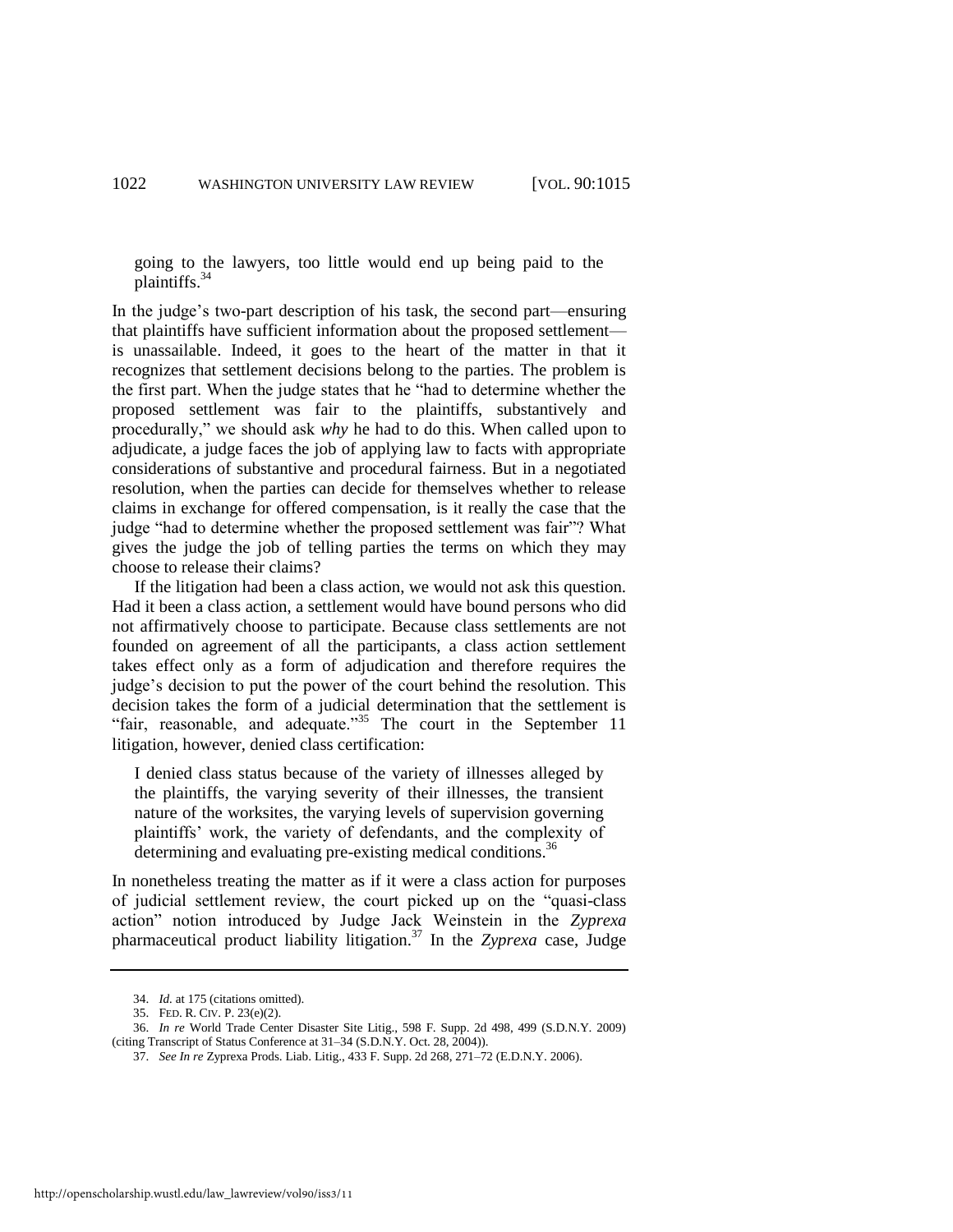Weinstein "approved" the settlement<sup>38</sup> and imposed caps on fees, explaining that the court's involvement was needed because of the strong resemblance between mass non-class litigation and class actions:

While the settlement in the instant action is in the nature of a private agreement between individual plaintiffs and the defendant, it has many of the characteristics of a class action; it may be characterized properly as a quasi-class action subject to the general equitable power of the court. The large number of plaintiffs subject to the same settlement matrix approved by the court, the utilization of special masters appointed by the court to control discovery and to assist in reaching and administering a settlement, the court's order approving and controlling a huge escrow fund, [and] other interventions by the court in controlling discovery for all claimants . . . reflect a degree of court control that supports the imposition of fiduciary standards to ensure fair treatment to all parties and counsel regarding issues such as settlement procedures.<sup>39</sup>

Other judges followed in Judge Weinstein's footsteps, offering their approval of mass settlements and explaining their involvement on a quasiclass action theory. In the *Vioxx* litigation, Judges Eldon Fallon, Carol Higbee and Victoria Chaney expressed approval of a multi-billion dollar settlement to resolve tens of thousands of product liability claims.<sup>40</sup> In the *Guidant* defibrillator litigation, Judge Donovan Frank approved a settlement and recommended it to all of the claimants.<sup>41</sup>

What got people's attention about Judge Hellerstein's involvement was that, unlike the others, his review resulted in a rejection. A judge's approval does not trouble the primary players; they are pleased. But when

41. *In re* Guidant Corp. Implantable Defibrillators Prods. Liab. Litig., Transcript (D. Minn. Dec. 17, 2007).

<sup>38.</sup> *In re* Zyprexa Prods. Liab. Litig., No. 04-MD-01596 (JBW), 2005 WL 3117302 (E.D.N.Y. Nov. 22, 2005).

<sup>39.</sup> *In re* Zyprexa Prods. Liab. Litig., 433 F. Supp. 2d at 271 (citations omitted).

<sup>40.</sup> Transcipt of Proceedings at 31, *In re* Vioxx Prods. Liab. Litig., MDL No. 1657 (E.D. La. Nov. 9, 2007) (Judge Higbee calling the settlement "a very fair resolution"); *id.* at 38 (Judge Chaney calling it "a fair and reasonable resolution"); Transcript of Status Conference at 13, *In re* Vioxx Prods. Liab. Litig., MDL No. 1657-L (E.D. La. Jan. 18, 2008) (Judge Fallon stating that the settlement program "will be in the best interests of all concerned"). The master settlement agreement noted that Judge Fallon agreed to serve as Chief Administrator of the settlement. Settlement Agreement between Merck & Co., Inc. and the Counsel Listed on the Signature Pages Hereto, § 6.1.1 (Nov. 9, 2007), *available at* http://www.officialvioxxsettlement.com/documents/Master%20Settlement%20Agreement %20-%20new.pdf ("At the request of the Parties, The Honorable Eldon E. Fallon has agreed to preside over the Program in the capacities specified herein. For convenience, Judge Fallon will be referred to herein as the 'Chief Administrator'.")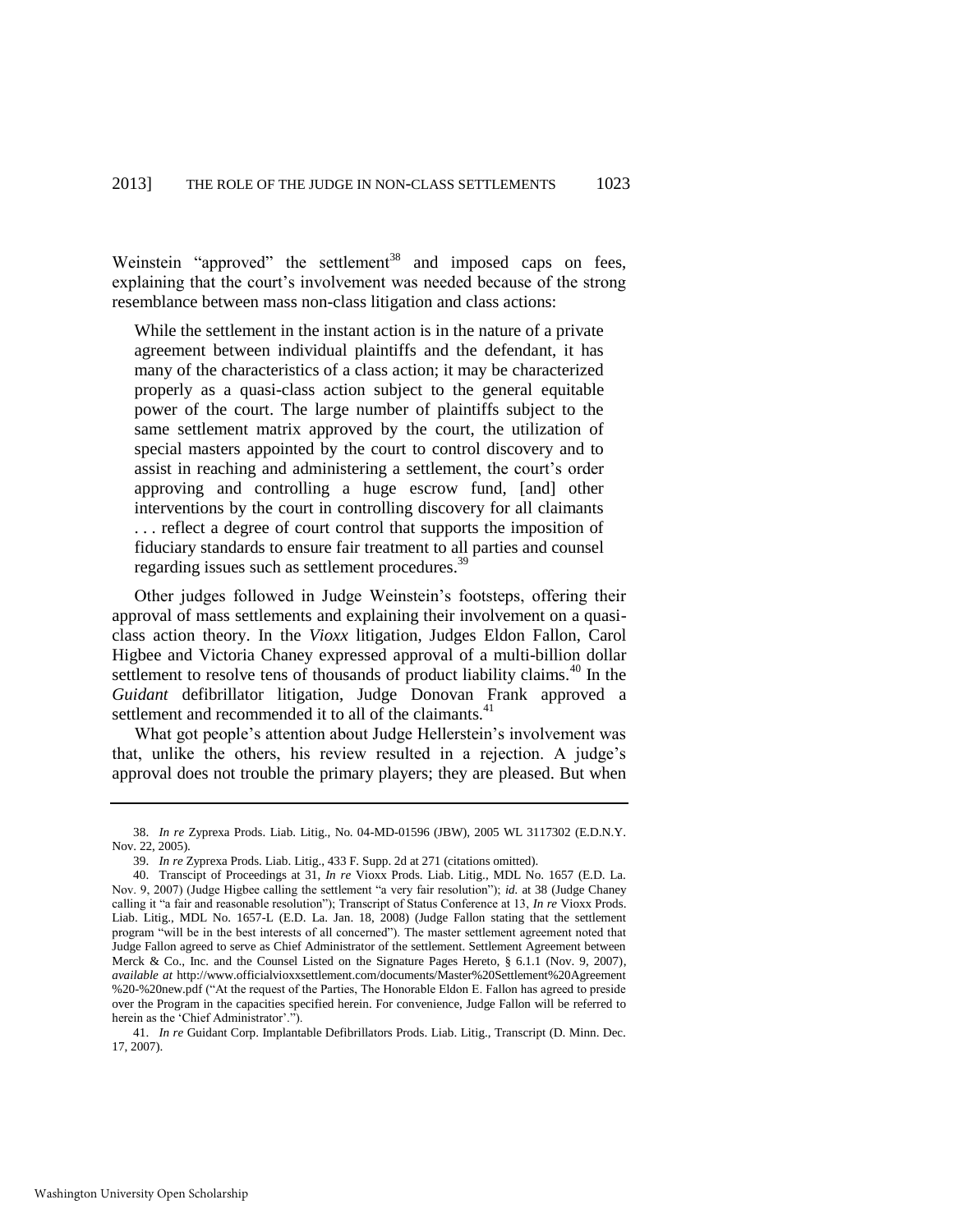a judge rejects a deal that the primary players have negotiated, it is no surprise that the players complain. Thus, Judge Hellerstein's rejection gave rise to attacks and defenses. It would be a mistake, however, to focus too much on the difference between approval and rejection. The question is simply whether a judge has the authority to review a non-class settlement. If the judge lacks authority to reject the settlement, then "approval" is empty. If the judge lacks the authority to reject a settlement, the judge's "rejection" or "approval" is nothing more than the judge's opinion and should not be offered with any air of control.

Indeed, unauthorized judicial approval may cause just as much mischief as unauthorized judicial rejection. When a judge purports to *reject* a settlement that would have been acceptable to the parties, the judge deprives the parties of control over their claims. The parties have no guarantee that they will be able to renegotiate the settlement in a way that meets with the judge's approval, and therefore the judge creates a risk of depriving the parties of a negotiated resolution. The mischief potentially created by unauthorized judicial *approval* is of a different sort. Lawyers who negotiate mass settlements want the judge's blessing. To them, judicial approval offers a kind of inoculation against charges that they handled the matter improperly. Mass settlements present difficult ethical obligations for lawyers, and disputes over mass settlements are not uncommon.<sup>42</sup> If a judge's blessing takes pressure off of attorneys to comply fully with their obligations, then it does a disservice. The counterargument is that judicial review enhances the likelihood that lawyers will take their obligations seriously. Judges, however, have an interest in achieving comprehensive settlements. In this regard, a judge overseeing mass litigation has interests that align with the defendant as well as with plaintiffs' counsel, but that may run counter to the interests of claimants. Because of this, there is some risk that judicial approval may provide cover for attorneys without providing meaningful protection for parties.

More fundamentally, it is a question of power. Claims belong to claimants, not to the judge. If a claimant chooses to dismiss her claim in exchange for compensation offered by the defendant, that is the claimant's prerogative.<sup>43</sup> True, by filing a complaint, a plaintiff subjects herself to the

<sup>42.</sup> For a discussion of some of these disputes, see Howard M. Erichson, *The Trouble with Allor-Nothing Settlements*, 58 U. KAN. L. REV. 979 (2010).

<sup>43.</sup> *Compare* FED. R. CIV. P. 41(a) (discussing a plaintiff's ability to voluntarily dismiss a claim), with FED. R. CIV. P. 23(e) (class action may not be dismissed or compromised without judicial approval).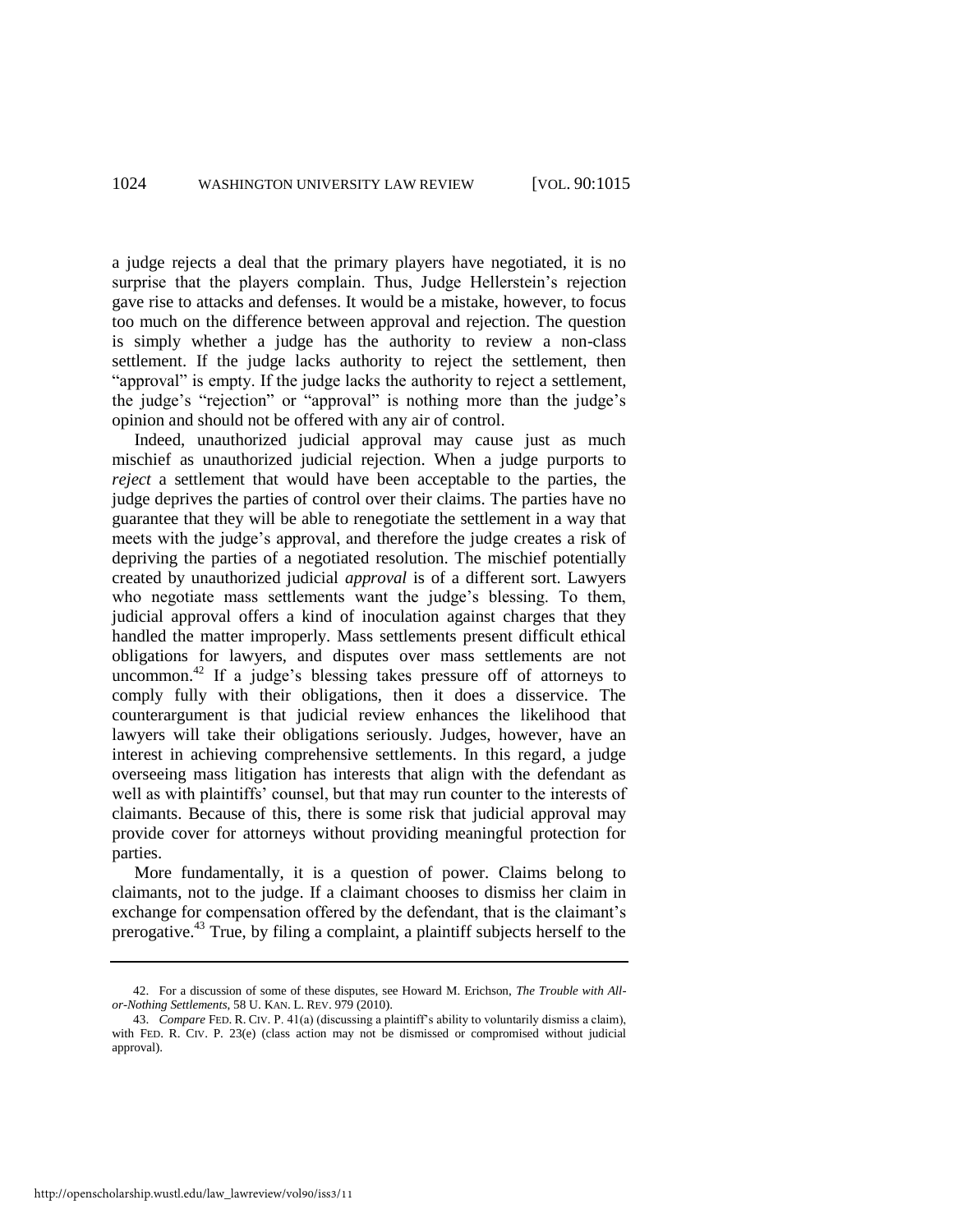power of the court to adjudicate the claim. But adjudication and settlement flow from different power sources. The judge functions both as a potential adjudicator and as a manager of a process that may lead to a negotiated resolution, but that does not mean that the judge exercises the same power in each of these roles.

#### **CONCLUSION**

We began with Judge Hellerstein's question: How do you bring justice to ten thousand cases? The judge who tries to answer this question, I have tried to suggest, must keep two important distinctions in mind: the line between class and non-class litigation, and the line between adjudication and settlement. In a class action, the judge not only runs the adjudicatory process but also must decide whether to approve any proposed settlement. But if the court does not certify the class, as in the September 11 clean-up litigation, then the court's role vis-à-vis settlement is limited to facilitation rather than outcome control.

The judge may facilitate settlement not only through explicit encouragement and dispute resolution techniques, but also by moving the litigation forward in ways that yield information the parties need. In particular, the judge may manage discovery to bring out essential information that the parties need in order to reach decisions about claim values. The judge also may facilitate settlement by scheduling bellwether trials that provide data points regarding outcomes and values. Unlike the judge overseeing a class action, however, the judge overseeing non-class litigation has no general power to accept or reject a settlement.

Constraints on judicial power concern more than the case at hand. Whenever a judge purports to exercise power that does not belong to the court, even if we are confident that the judge did not abuse the power, we do not know what the next judge will do. Will the next judge "reject" a fair settlement, depriving the parties of a resolution that would have satisfied them? Will the next judge "approve" an unfair settlement, providing unwarranted encouragement for claimants and undeserved insulation for lawyers? It is no answer to say that bad decisions can occur in both adjudication and settlement. Judges are well situated to adjudicate; they are not equally well situated to decide for individuals whether those individuals should be willing to release their claims in exchange for an offered compromise. On the question of whether justice was done in the September 11 clean-up litigation—that is, whether the settlement amount and distribution sufficed in light of the strength of the claims—I have no sound basis for an opinion. But on the question of whether the decision to